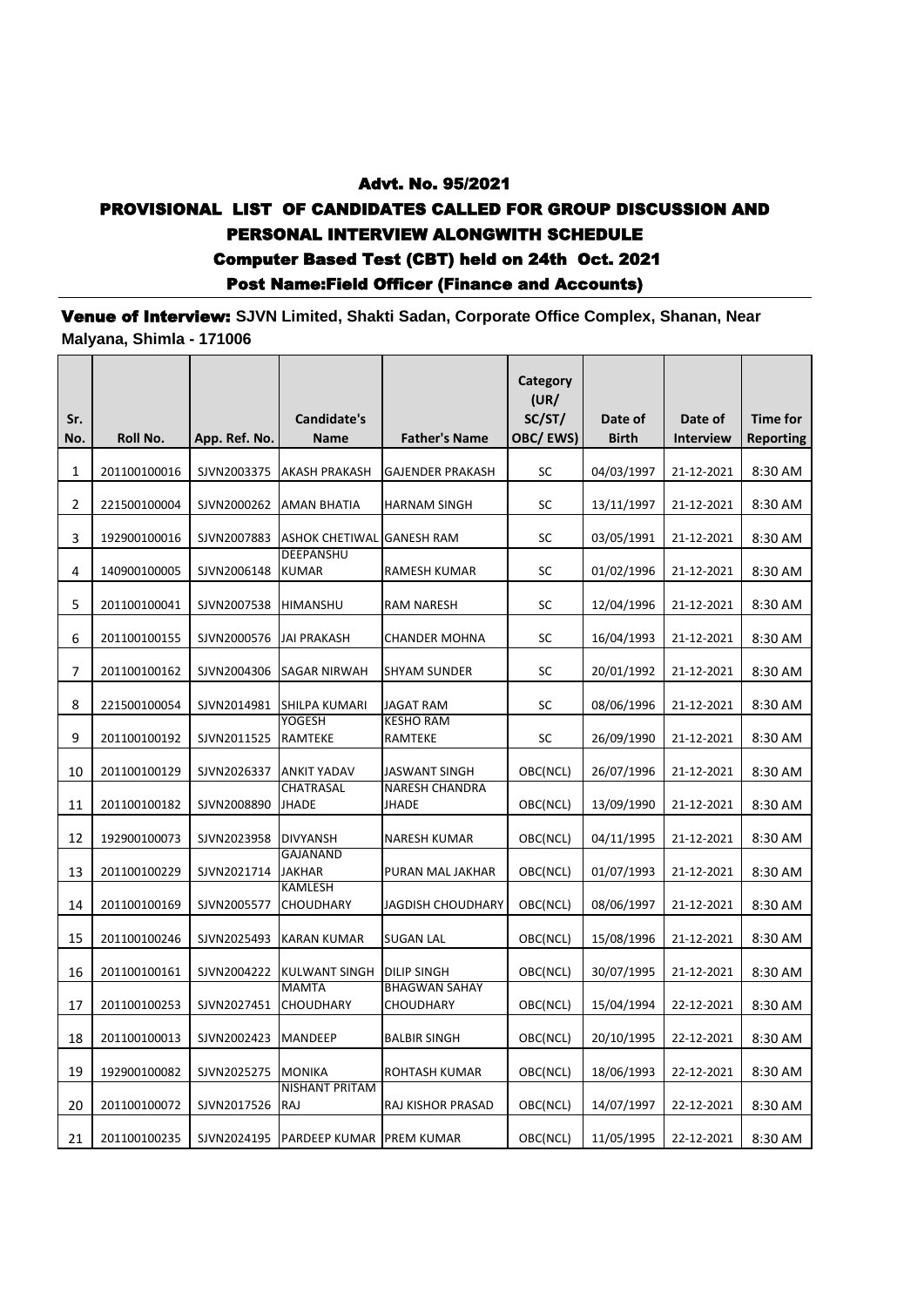| 22 | 201100100128 | SJVN2026268 | RAHUL                           | <b>JAIKRISHAN</b>                         | OBC(NCL) | 03/08/1995 | 22-12-2021 | 8:30 AM |
|----|--------------|-------------|---------------------------------|-------------------------------------------|----------|------------|------------|---------|
| 23 | 201100100189 | SJVN2010565 | RAVI SINGH                      | <b>SH. PAWAN SINGH</b>                    | OBC(NCL) | 31/03/1997 | 22-12-2021 | 8:30 AM |
| 24 | 221500100061 | SJVN2016755 | <b>SHOBHAN</b><br>CHOUDHARY     | <b>BAL KRISHAN</b><br><b>CHOUDHARY</b>    | OBC(NCL) | 15/02/1995 | 22-12-2021 | 8:30 AM |
| 25 | 201100100256 | SJVN2027933 | SONU JANGID                     | OM PRAKASH JANGID                         | OBC(NCL) | 07/10/1995 | 22-12-2021 | 8:30 AM |
| 26 | 201100100158 | SJVN2002335 | <b>SUNIL KUMAR</b><br>YADAV     | MALI RAM YADAV                            | OBC(NCL) | 05/07/1995 | 22-12-2021 | 8:30 AM |
| 27 | 192900100013 | SJVN2007193 | <b>SURENDER</b><br><b>KUMAR</b> | VEER SINGH                                | OBC(NCL) | 24/05/1992 | 22-12-2021 | 8:30 AM |
| 28 | 140900100028 | SJVN2028609 | <b>VIJAY KUMAR</b><br>MAURYA    | <b>DURGA PRASAD</b>                       | OBC(NCL) | 11/03/1990 | 22-12-2021 | 8:30 AM |
| 29 | 201100100117 | SJVN2025178 | ANKIT AJMERA                    | MOHAN LAL AJMERA                          | EWS      | 12/04/1995 | 22-12-2021 | 8:30 AM |
|    |              |             |                                 |                                           |          |            |            |         |
| 30 | 201100100254 | SJVN2027605 | <b>DEVANS PANDEY</b>            | LATE ATUL PANDEY<br><b>BHUVAN CHAND</b>   | EWS      | 01/06/1995 | 22-12-2021 | 8:30 AM |
| 31 | 201100100015 | SJVN2003012 | PANKAJ SHARMA                   | <b>SHARMA</b>                             | EWS      | 20/06/1998 | 22-12-2021 | 8:30 AM |
| 32 | 201100100125 | SJVN2025945 |                                 | RAHUL AGARWAL RAJESH AGARWAL              | EWS      | 25/07/1995 | 22-12-2021 | 8:30 AM |
| 33 | 201100100023 | SJVN2003990 | RAVI SHARMA                     | <b>GOPAL LAL SHARMA</b>                   | EWS      | 19/02/1996 | 23-12-2021 | 8:30 AM |
| 34 | 201100100219 | SJVN2018913 | <b>ROBIN SINGH</b><br>CHAUHAN   | <b>JASWANT SINGH</b>                      | EWS      | 01/05/1998 | 23-12-2021 | 8:30 AM |
| 35 | 201100100040 | SJVN2007453 | AAKASH GOEL                     | PRAVESH GOEL                              | UR       | 22/01/1998 | 23-12-2021 | 8:30 AM |
| 36 | 201100100184 | SJVN2009718 | AMBICA BHAVANI<br>VAKA          | SIVA PRASAD VAKA                          | UR       | 14/09/1995 | 23-12-2021 | 8:30 AM |
| 37 | 192900100032 | SJVN2012182 | ANJU                            | <b>MAHAVIR</b>                            | UR       | 16/12/1995 | 23-12-2021 | 8:30 AM |
| 38 | 201100100203 | SJVN2014463 | ANKIT GARG                      | RAJPAL                                    | UR       | 02/11/1995 | 23-12-2021 | 8:30 AM |
| 39 | 192900100018 | SJVN2008180 | ASHISH<br>CHOUHAN               | VIJAY KUMAR                               | UR       | 26/05/1995 | 23-12-2021 | 8:30 AM |
| 40 | 221500100096 | SJVN2023846 | AVNISH THAKUR                   | <b>AMIN CHAND</b><br><b>THAKUR</b>        | UR       | 22/03/1995 | 23-12-2021 | 8:30 AM |
| 41 | 201100100065 | SJVN2015664 | CHARU SINGH                     | RVINDRA KUMAR                             | UR       | 01/07/1994 | 23-12-2021 | 8:30 AM |
| 42 | 201100100010 |             | SJVN2001086 CHETAN SEHGAL       | <b>ASHOK KUMAR</b><br><b>SEHGAL</b>       | UR       | 22/07/1992 | 23-12-2021 | 8:30 AM |
| 43 | 201100100143 | SJVN2028545 | DIVYA JAIN                      | RAVINDRA JAIN                             | UR       | 26/03/1996 | 23-12-2021 | 8:30 AM |
| 44 | 201100100094 | SJVN2022114 | HARSHITA GOYAL                  | ANIL KUMAR GOYAL                          | UR       | 22/01/1997 | 23-12-2021 | 8:30 AM |
| 45 | 140900100007 | SJVN2008966 | MANJEET                         | NARESH KUMAR                              | UR       | 22/02/1997 | 23-12-2021 | 8:30 AM |
| 46 | 192900100046 | SJVN2017057 | MOHIT GUPTA                     | DINESH GUPTA                              | UR       | 02/10/1994 | 23-12-2021 | 8:30 AM |
| 47 | 201100100064 | SJVN2015262 | NAVEEN                          | <b>HAR SWAROOP</b><br>TEWATIA             | UR       | 10/08/1998 | 23-12-2021 | 8:30 AM |
|    |              |             |                                 |                                           |          |            |            |         |
| 48 | 201100100108 | SJVN2024093 | NAVEEN KUMAR                    | <b>MANGE RAM</b><br><b>BHAGWAT PRASAD</b> | UR       | 28/06/1996 | 23-12-2021 | 8:30 AM |
| 49 | 201100100077 | SJVN2018573 | NEHA AGARWAL                    | AGARWAL                                   | UR       | 19/06/1997 | 24-12-2021 | 8:30 AM |
| 50 | 201100100205 | SJVN2015263 | NIDHI                           | KULWANT SINGH                             | UR       | 19/07/1998 | 24-12-2021 | 8:30 AM |